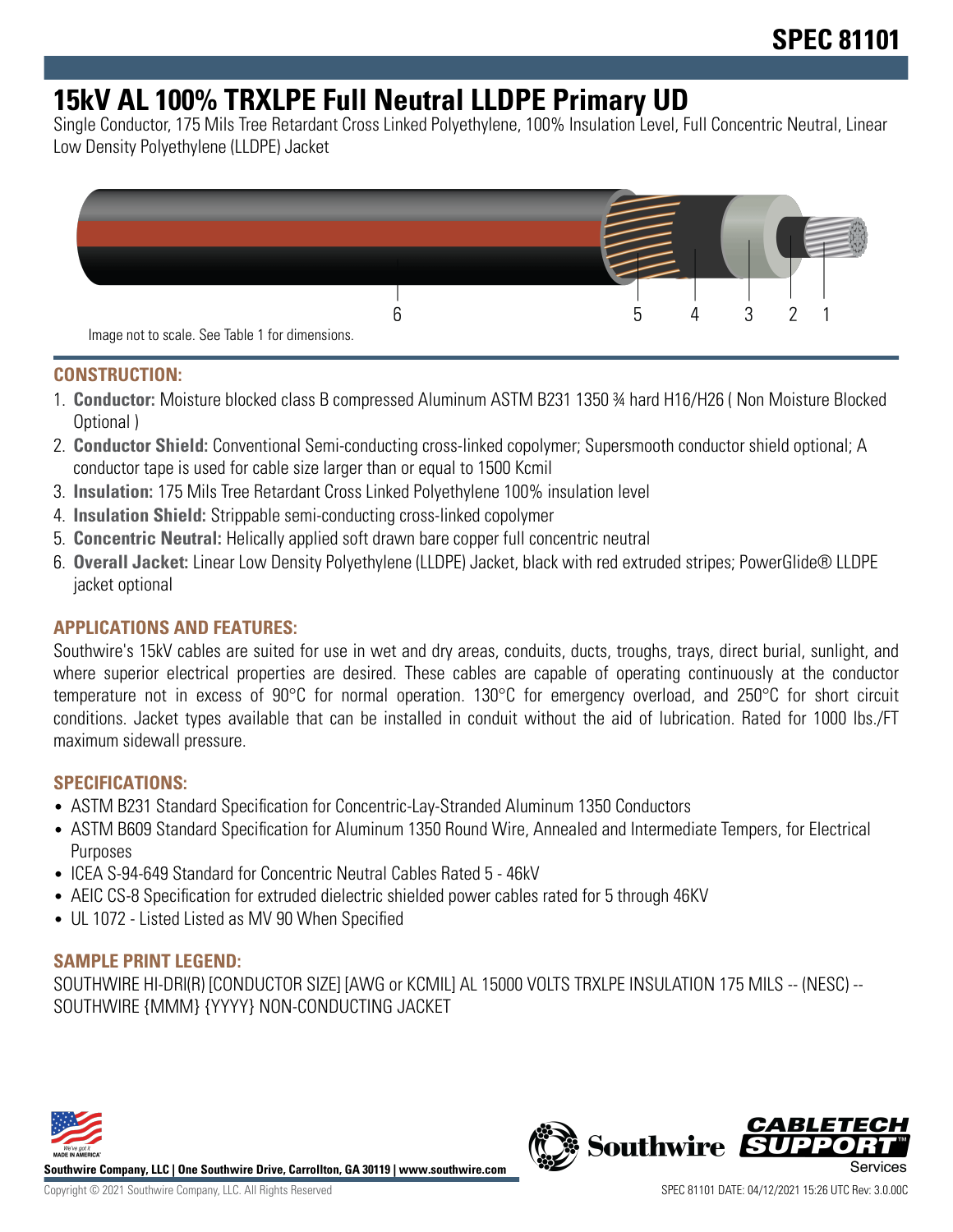### **Table 1 – Weights and Measurements**

| Stock<br>Number | Cond.<br>Size         | <b>Diameter</b><br>Over<br>Conductor | <b>Diameter</b><br>Over<br>Insulation | Insul.<br><b>Thickness</b> | <b>Diameter</b><br>Over<br>Insulation<br>Shield | Concentric<br>Neutral | <b>Neutral DC</b><br>Resistance<br>$25^{\circ}$ C | Jacket<br><b>Thickness</b> | Approx.<br>ÒD | Approx.<br>Weight        | Min<br><b>Bending</b><br>Radius | Max Pull<br>Tension* |
|-----------------|-----------------------|--------------------------------------|---------------------------------------|----------------------------|-------------------------------------------------|-----------------------|---------------------------------------------------|----------------------------|---------------|--------------------------|---------------------------------|----------------------|
|                 | AWG/<br>Kcmil         | inch                                 | inch                                  | mil                        | inch                                            | No. x AWG             | $\Omega$ /1000ft                                  | mil                        | inch          | $\mathsf{lb}$<br>/1000ft | inch                            | $\mathsf{lb}$        |
| <b>TBA</b>      | $\overline{2}$<br>(1) | 0.258                                | 0.645                                 | 175                        | 0.725                                           | 10x14                 | 0.263                                             | 50                         | 0.953         | 448                      | 11.4                            | 398                  |
| 612662          | 2<br>(7)              | 0.283                                | 0.670                                 | 175                        | 0.750                                           | 10x14                 | 0.263                                             | 50                         | 0.978         | 470                      | 11.7                            | 398                  |
| 484352^<br>\$   | $\overline{2}$<br>(7) | 0.283                                | 0.670                                 | 175                        | 0.750                                           | 10x14                 | 0.263                                             | 50                         | 0.981         | 470                      | 11.7                            | 398                  |
| 615973^         | $\overline{2}$<br>(7) | 0.283                                | 0.670                                 | 175                        | 0.750                                           | 10x14                 | 0.263                                             | 50                         | 1.013         | 491                      | 11.7                            | 398                  |
| <b>TBA</b>      | $\mathbf{1}$<br>(1)   | 0.289                                | 0.676                                 | 175                        | 0.756                                           | 13x14                 | 0.202                                             | 50                         | 0.984         | 511                      | 11.8                            | 502                  |
| <b>TBA</b>      | 1<br>(19)             | 0.322                                | 0.709                                 | 175                        | 0.789                                           | 13x14                 | 0.202                                             | 50                         | 1.017         | 538                      | 12.2                            | 502                  |
| <b>TBA</b>      | 1/0<br>(1)            | 0.325                                | 0.712                                 | 175                        | 0.792                                           | 16x14                 | 0.164                                             | 50                         | 1.020         | 581                      | 12.2                            | 634                  |
| 304667#         | 1/0<br>(19)           | 0.352                                | 0.739                                 | 175                        | 0.819                                           | 16x14                 | 0.164                                             | 50                         | 1.047         | 603                      | 12.6                            | 634                  |
| 611808          | 1/0<br>(19)           | 0.352                                | 0.739                                 | 175                        | 0.819                                           | 16x14                 | 0.164                                             | 50                         | 1.047         | 603                      | 12.6                            | 634                  |
| <b>TBA</b>      | 2/0<br>(19)           | 0.395                                | 0.782                                 | 175                        | 0.862                                           | 13x12                 | 0.128                                             | 50                         | 1.122         | 726                      | 13.5                            | 799                  |
| <b>TBA</b>      | 3/0<br>(19)           | 0.443                                | 0.830                                 | 175                        | 0.910                                           | 16x12                 | 0.104                                             | 50                         | 1.170         | 838                      | 14.0                            | 1007                 |
| 678243#         | 4/0<br>(19)           | 0.498                                | 0.885                                 | 175                        | 0.965                                           | 20x12                 | 0.080                                             | 50                         | 1.269         | 1025                     | 15.2                            | 1270                 |
| 115579          | 4/0<br>(19)           | 0.498                                | 0.885                                 | 175                        | 0.965                                           | 20x12                 | 0.080                                             | 50                         | 1.269         | 1025                     | 15.2                            | 1270                 |
| 613549          | 4/0<br>(19)           | 0.498                                | 0.878                                 | 175                        | 0.968                                           | 13x10                 | 0.080                                             | 50                         | 1.271         | 1044                     | 15.2                            | 1270                 |
| <b>TBA</b>      | 250<br>(37)           | 0.558                                | 0.954                                 | 175                        | 1.034                                           | 16x10                 | 0.065                                             | 50                         | 1.338         | 1196                     | 16.1                            | 1500                 |
| <b>TBA</b>      | 350<br>(37)           | 0.661                                | 1.057                                 | 175                        | 1.157                                           | 16x9                  | 0.052                                             | 50                         | 1.486         | 1517                     | 17.8                            | 2100                 |

All dimensions are nominal and subject to normal manufacturing tolerances

◊ Cable marked with this symbol is a standard stock item

\* Pulling tension based on pulling eye directly connected to conductor

^ Super Smooth Conductor Shield

# Solid Black Jacket

^\$ Super Smooth Conductor Shield. HIDRI Plus Moisture Absorbing Powder Jacket



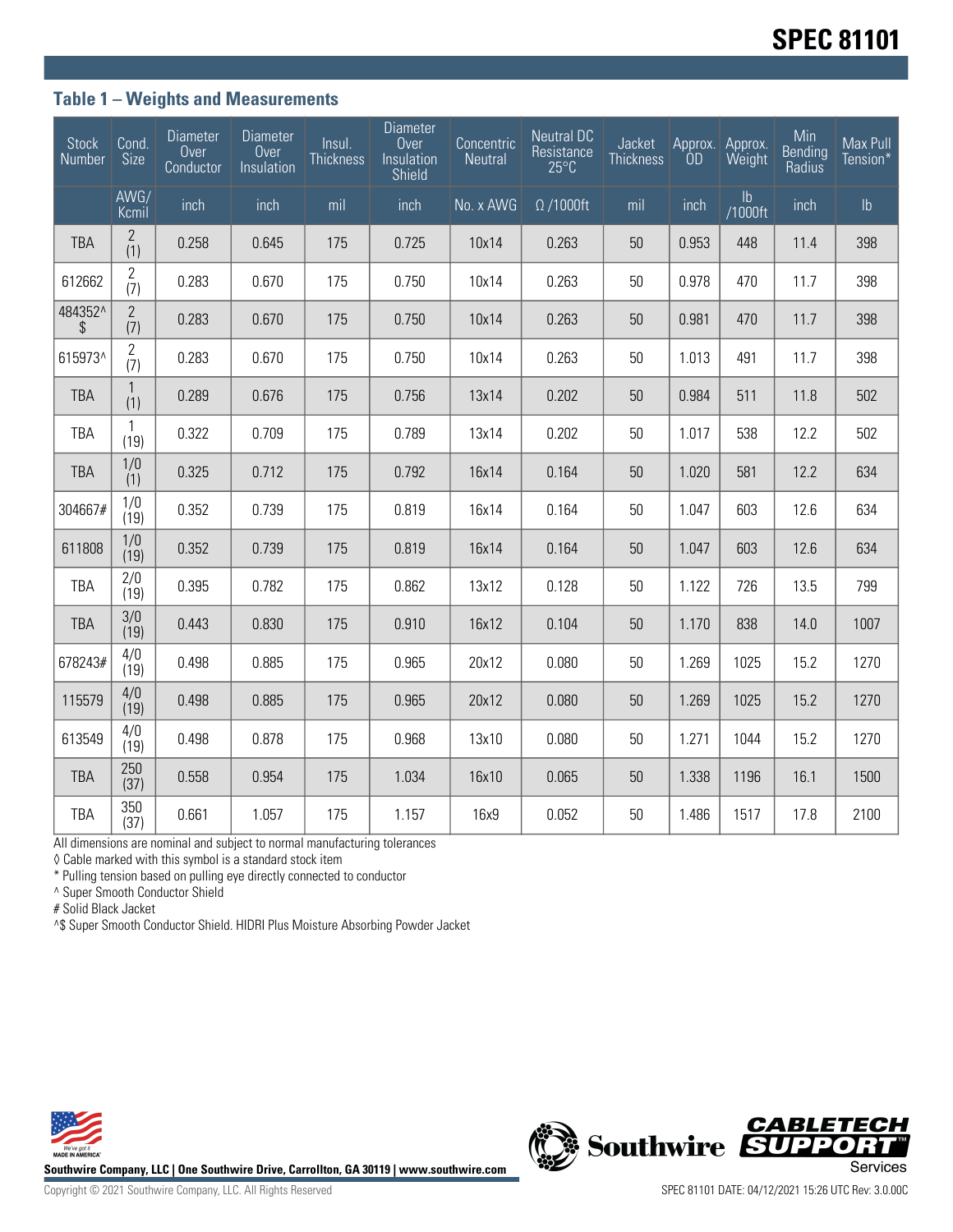# **SPEC 81101**

### **Table 2 – Electrical and Engineering Data**

| Cond<br>Size          | <b>DC</b><br>Resistance<br>@ 25°C | AC<br>@ 90°C     | Capacitive<br>Resistance Reactance @<br>60Hz | Inductive<br>Reactance<br>@ 60Hz | <b>Current</b> | Charging Dielectric<br>Loss | Zero<br>Sequence<br>Impedance* | Positive<br>Sequence<br>Impedance* | Short<br>Circuit<br>Current <sup>@</sup><br>30 Cycle | Allowable<br>Ampacity in<br>Duct 90°C1 | Allowable<br>Ampacity<br><b>Directly</b><br>Buried 90°C‡ |
|-----------------------|-----------------------------------|------------------|----------------------------------------------|----------------------------------|----------------|-----------------------------|--------------------------------|------------------------------------|------------------------------------------------------|----------------------------------------|----------------------------------------------------------|
| AWG/<br>Kcmil         | $\Omega/1000$ ft                  | $\Omega/1000$ ft | $M\Omega^*1000$ ft                           | $\Omega/1000$ ft                 |                | A/1000ft W/1000ft           | $\Omega/1000$ ft               | $\Omega/1000$ ft                   | Amp                                                  | Amp                                    | Amp                                                      |
| $\overline{2}$<br>(1) | 0.266                             | 0.334            | 0.053                                        | 0.049                            | 0.163          | 0.423                       | $0.569 + j0.122$               | $0.336 + j0.048$                   | 3660.2                                               | 120                                    | 150                                                      |
| $\overline{2}$<br>(7) | 0.266                             | 0.334            | 0.050                                        | 0.047                            | 0.172          | 0.447                       | $0.569 + j0.121$               | $0.336 + j0.047$                   | 3660.2                                               | 120                                    | 150                                                      |
| $\mathbf{2}$<br>(7)   | 0.266                             | 0.334            | 0.050                                        | 0.047                            | 0.172          | 0.447                       | $0.569 + j0.121$               | $0.336 + j0.047$                   | 3660.2                                               | 120                                    | 150                                                      |
| $\overline{2}$<br>(7) | 0.266                             | 0.334            | 0.050                                        | 0.047                            | 0.172          | 0.447                       | $0.569 + j0.121$               | $0.336 + j0.047$                   | 3660.2                                               | 120                                    | 150                                                      |
| $\mathbf{1}$<br>(1)   | 0.211                             | 0.265            | 0.050                                        | 0.047                            | 0.174          | 0.453                       | $0.457 + j0.088$               | $0.267 + j0.047$                   | 4758.3                                               | 140                                    | 175                                                      |
| $\mathbf{1}$<br>(19)  | 0.211                             | 0.265            | 0.046                                        | 0.046                            | 0.187          | 0.486                       | $0.456 + j0.087$               | $0.267 + j0.045$                   | 4758.3                                               | 140                                    | 175                                                      |
| 1/0<br>(1)            | 0.168                             | 0.211            | 0.046                                        | 0.046                            | 0.188          | 0.489                       | $0.372 + j0.069$               | $0.214 + j0.045$                   | 5856.3                                               | 155                                    | 195                                                      |
| 1/0<br>(19)           | 0.168                             | 0.211            | 0.044                                        | 0.044                            | 0.198          | 0.515                       | $0.372 + j0.068$               | $0.214 + j0.044$                   | 5856.3                                               | 155                                    | 195                                                      |
| 1/0<br>(19)           | 0.168                             | 0.211            | 0.044                                        | 0.044                            | 0.198          | 0.515                       | $0.372 + j0.068$               | $0.214 + i0.044$                   | 5856.3                                               | 155                                    | 195                                                      |
| 2/0<br>(19)           | 0.133                             | 0.167            | 0.040                                        | 0.044                            | 0.214          | 0.557                       | $0.296 + j0.054$               | $0.170 + j0.043$                   | 7560.0                                               | 180                                    | 225                                                      |
| 3/0<br>(19)           | 0.105                             | 0.132            | 0.037                                        | 0.042                            | 0.232          | 0.604                       | $0.238 + j0.044$               | $0.136 + j0.041$                   | 9304.6                                               | 205                                    | 250                                                      |
| 4/0<br>(19)           | 0.0836                            | 0.105            | 0.034                                        | 0.042                            | 0.253          | 0.657                       | $0.186 + j0.038$               | $0.110 + j0.040$                   | 12017.3                                              | 235                                    | 285                                                      |
| 4/0<br>(19)           | 0.0836                            | 0.105            | 0.034                                        | 0.042                            | 0.253          | 0.657                       | $0.186 + j0.038$               | $0.110 + j0.040$                   | 12017.3                                              | 235                                    | 285                                                      |
| 4/0<br>(19)           | 0.0836                            | 0.105            | 0.034                                        | 0.042                            | 0.253          | 0.657                       | $0.186 + j0.038$               | $0.110 + j0.040$                   | 12017.3                                              | 235                                    | 285                                                      |
| 250<br>(37)           | 0.0707                            | 0.089            | 0.031                                        | 0.040                            | 0.278          | 0.723                       | $0.156 + j0.032$               | $0.095 + j0.038$                   | 14790.5                                              |                                        |                                                          |
| 350<br>(37)           | 0.0505                            | 0.064            | 0.027                                        | 0.039                            | 0.316          | 0.822                       | $0.117 + 0.029$                | $0.071 + j0.035$                   | 18652.0                                              | 305                                    | 370                                                      |

\* Calculations are based on three cables triplexed / concentric shield / Conductor temperature of 90°C / Shield temperature of 45°C / Earth resistivity of 100 ohmsmeter

† Ampacities are based on Figure 7 of ICEA T-117-734 (Single circuit trefoil, 100% load factor, 90°C conductor temperature, earth RHO 90, 36" burial depth) ‡ Ampacities are based on Figure 1 of ICEA T-117-734 (Single circuit trefoil, 100% load factor, 90°C conductor temperature, earth RHO 90, 36" burial depth)



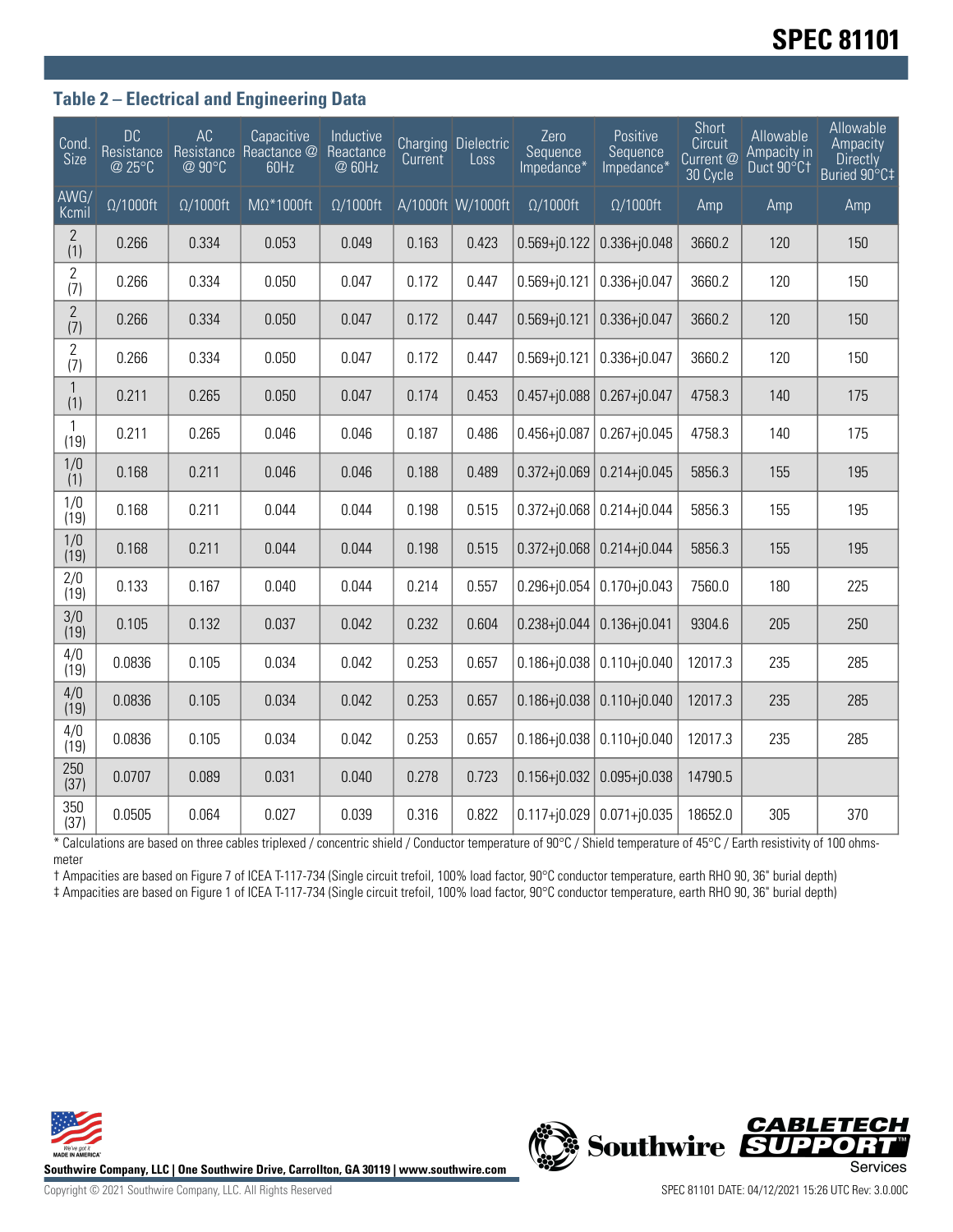### **Table 3 – Weights and Measurements (Metric)**

| <b>Stock</b><br>Number                | Cond.<br><b>Size</b>  | Diameter<br>Over<br>Conductor | Diameter<br>Over<br>Insulation | Insul.<br>Thickness | Diameter<br>Over<br>Insulation<br><b>Shield</b> | Concentric<br>Neutral | <b>Neutral DC</b><br>Resistance<br>$25^{\circ}$ C | Jacket<br>Thickness | Approx.<br><b>OD</b> | Approx.<br>Weight | Min<br><b>Bending</b><br>Radius | Max Pull<br>Tension* |
|---------------------------------------|-----------------------|-------------------------------|--------------------------------|---------------------|-------------------------------------------------|-----------------------|---------------------------------------------------|---------------------|----------------------|-------------------|---------------------------------|----------------------|
|                                       | AWG/<br>Kcmil         | mm                            | mm                             | mm                  | mm                                              | No. x AWG             | $\Omega$ /km                                      | mm                  | mm                   | kg/km             | mm                              | newton               |
| <b>TBA</b>                            | $\mathbf{2}$<br>(1)   | 6.55                          | 16.38                          | 4.44                | 18.42                                           | 10x14                 | 0.86                                              | 1.27                | 24.21                | 667               | 289.56                          | 1771                 |
| 612662                                | 2<br>(7)              | 7.19                          | 17.02                          | 4.44                | 19.05                                           | 10x14                 | 0.86                                              | 1.27                | 24.84                | 699               | 297.18                          | 1771                 |
| 484352^<br>$\boldsymbol{\mathcal{S}}$ | $\mathbf{2}$<br>(7)   | 7.19                          | 17.02                          | 4.44                | 19.05                                           | 10x14                 | 0.86                                              | 1.27                | 24.92                | 699               | 297.18                          | 1771                 |
| 615973^                               | $\overline{2}$<br>(7) | 7.19                          | 17.02                          | 4.44                | 19.05                                           | 10x14                 | 0.86                                              | 1.27                | 25.73                | 731               | 297.18                          | 1771                 |
| <b>TBA</b>                            | $\mathbf{1}$<br>(1)   | 7.34                          | 17.17                          | 4.44                | 19.20                                           | 13x14                 | 0.66                                              | 1.27                | 24.99                | 760               | 299.72                          | 2234                 |
| TBA                                   | $\mathbf{1}$<br>(19)  | 8.18                          | 18.01                          | 4.44                | 20.04                                           | 13x14                 | 0.66                                              | 1.27                | 25.83                | 801               | 309.88                          | 2234                 |
| <b>TBA</b>                            | 1/0<br>(1)            | 8.25                          | 18.08                          | 4.44                | 20.12                                           | 16x14                 | 0.54                                              | 1.27                | 25.91                | 865               | 309.88                          | 2821                 |
| 304667#                               | 1/0<br>(19)           | 8.94                          | 18.77                          | 4.44                | 20.80                                           | 16x14                 | 0.54                                              | 1.27                | 26.59                | 897               | 320.04                          | 2821                 |
| 611808                                | 1/0<br>(19)           | 8.94                          | 18.77                          | 4.44                | 20.80                                           | 16x14                 | 0.54                                              | 1.27                | 26.59                | 897               | 320.04                          | 2821                 |
| <b>TBA</b>                            | 2/0<br>(19)           | 10.03                         | 19.86                          | 4.44                | 21.89                                           | 13x12                 | 0.42                                              | 1.27                | 28.50                | 1080              | 342.90                          | 3556                 |
| <b>TBA</b>                            | 3/0<br>(19)           | 11.25                         | 21.08                          | 4.44                | 23.11                                           | 16x12                 | 0.34                                              | 1.27                | 29.72                | 1247              | 355.60                          | 4481                 |
| 678243#                               | 4/0<br>(19)           | 12.65                         | 22.48                          | 4.44                | 24.51                                           | 20x12                 | 0.26                                              | 1.27                | 32.23                | 1525              | 386.08                          | 5652                 |
| 115579                                | 4/0<br>(19)           | 12.65                         | 22.48                          | 4.44                | 24.51                                           | 20x12                 | 0.26                                              | 1.27                | 32.23                | 1525              | 386.08                          | 5652                 |
| 613549                                | 4/0<br>(19)           | 12.65                         | 22.30                          | 4.44                | 24.59                                           | 13x10                 | 0.26                                              | 1.27                | 32.28                | 1554              | 386.08                          | 5652                 |
| <b>TBA</b>                            | 250<br>(37)           | 14.17                         | 24.23                          | 4.44                | 26.26                                           | 16x10                 | 0.21                                              | 1.27                | 33.99                | 1780              | 408.94                          | 6675                 |
| TBA                                   | 350<br>(37)           | 16.79                         | 26.85                          | 4.44                | 29.39                                           | 16x9                  | 0.17                                              | 1.27                | 37.74                | 2258              | 452.12                          | 9345                 |

All dimensions are nominal and subject to normal manufacturing tolerances

◊ Cable marked with this symbol is a standard stock item

\* Pulling tension based on pulling eye directly connected to conductor

^ Super Smooth Conductor Shield

# Solid Black Jacket

^\$ Super Smooth Conductor Shield. HIDRI Plus Moisture Absorbing Powder Jacket





Copyright © 2021 Southwire Company, LLC. All Rights Reserved SPEC 81101 DATE: 04/12/2021 15:26 UTC Rev: 3.0.00C